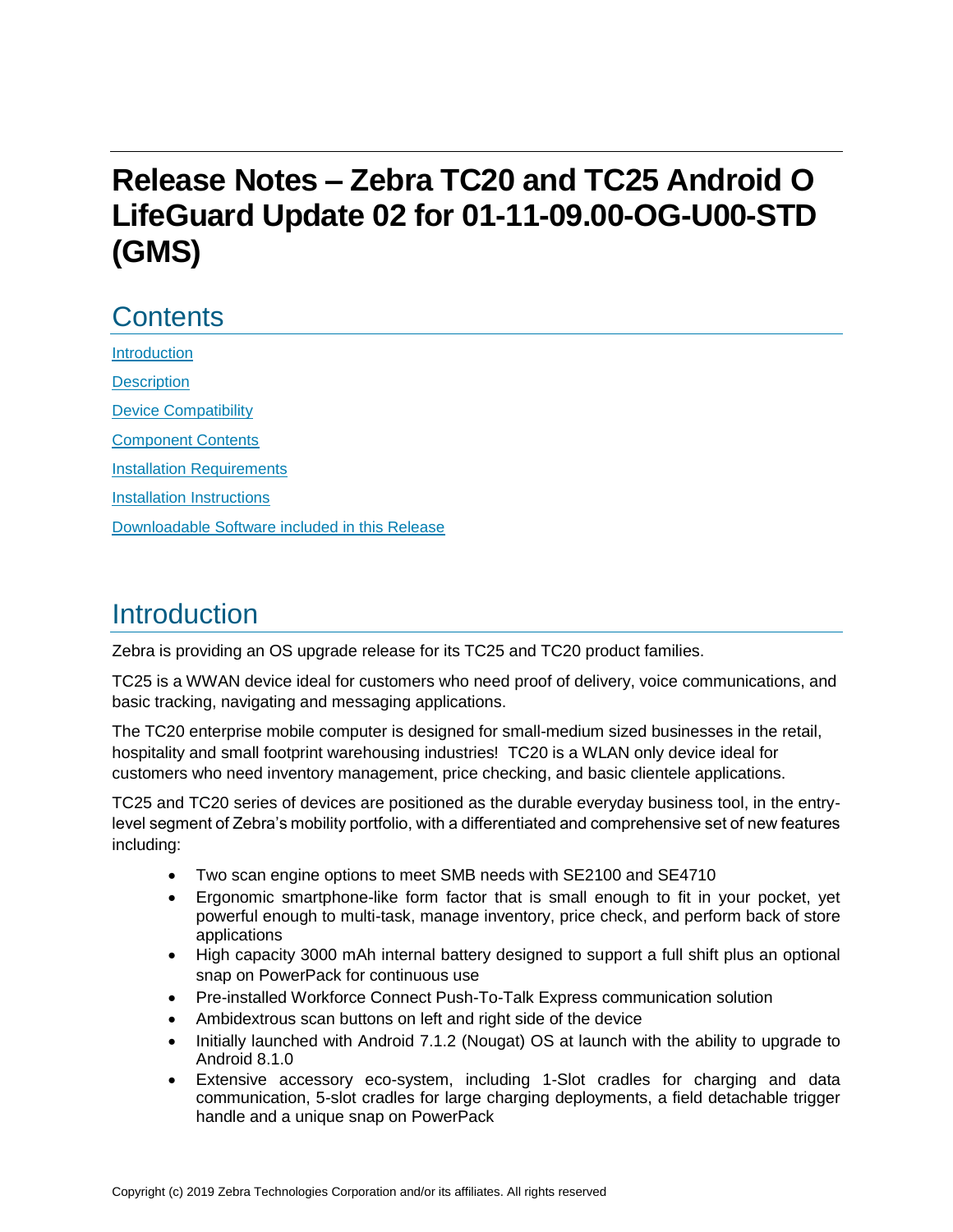## **Description**

This is the first Android 8.1.0 software release for TC25 and TC20 Mobile Computers. This release contains software packages for Android OREO GMS operating system for TC20 and TC25.

**Note:** Devices manufactured after 20MAR19 should be flashed with LifeGuard update 2 (CFE-TC2X-O-XX-011109-G-00-02.zip) or higher.

#### **1. CFE v2 Updates:**

❖ CFE-TC2X-O-XX-011109-G-00-02.zip (GMS)

#### 1. **Android Security Patch Level**: April 01, 2019

Use the below link to see the Android Security bulletin for more information:<https://source.android.com/security/bulletin/>

- 2. Updated below mentioned components:
	- Scanning\_Framework version 22.0.5.0
	- Wifi FUSIONLIFTEQA 1 0.0.0.016 O
	- OSX version QCT.81.8.3.3UL
	- BT\_Pairing\_Utility 3.1**5**
- 3. SPR35855/35695 Resolved an issue wherein scanned data was being delivered as individual characters to the applications.
- 4. SPR36117/36095 OSx provisioning properties were getting intermittently reset causing device to be in a non-provisioned state causing below symptoms.
	- When scanning a barcode it does not decode into [the](https://confluence.zebra.com/pages/createpage.action?spaceKey=LIF&title=customer+apps+or+DWDEMO) targeted application.
	- A long press on the power key does not bring up the "Airplane" menu item.
	- HOME and RECENT keys were not functional.
- 5. SPR36220 resolved an issue where-in Google Play services were getting disabled after bypassing GMS Setup wizard.
- 6. SPR36685 Resolved an issue wherein image distortion issue was observed while scanning a barcode using any application.

#### **2. CFE v1 Updates:**

- ❖ CFE-TC2X-O-XX-011109-G-00-01.zip (GMS)
	- 1. **Android Security Patch Level**: February 01, 2019

Use the below link to see the Android Security bulletin for more information:<https://source.android.com/security/bulletin/>

7. SPR36021 - Resolved an issue wherein voice call quality was getting degraded when phone is slightly moved away from the mouth area.

## <span id="page-1-0"></span>Device Compatibility

This software release has been approved for Android TC20 OREO GMS models mentioned below.

**Device Device Operating System**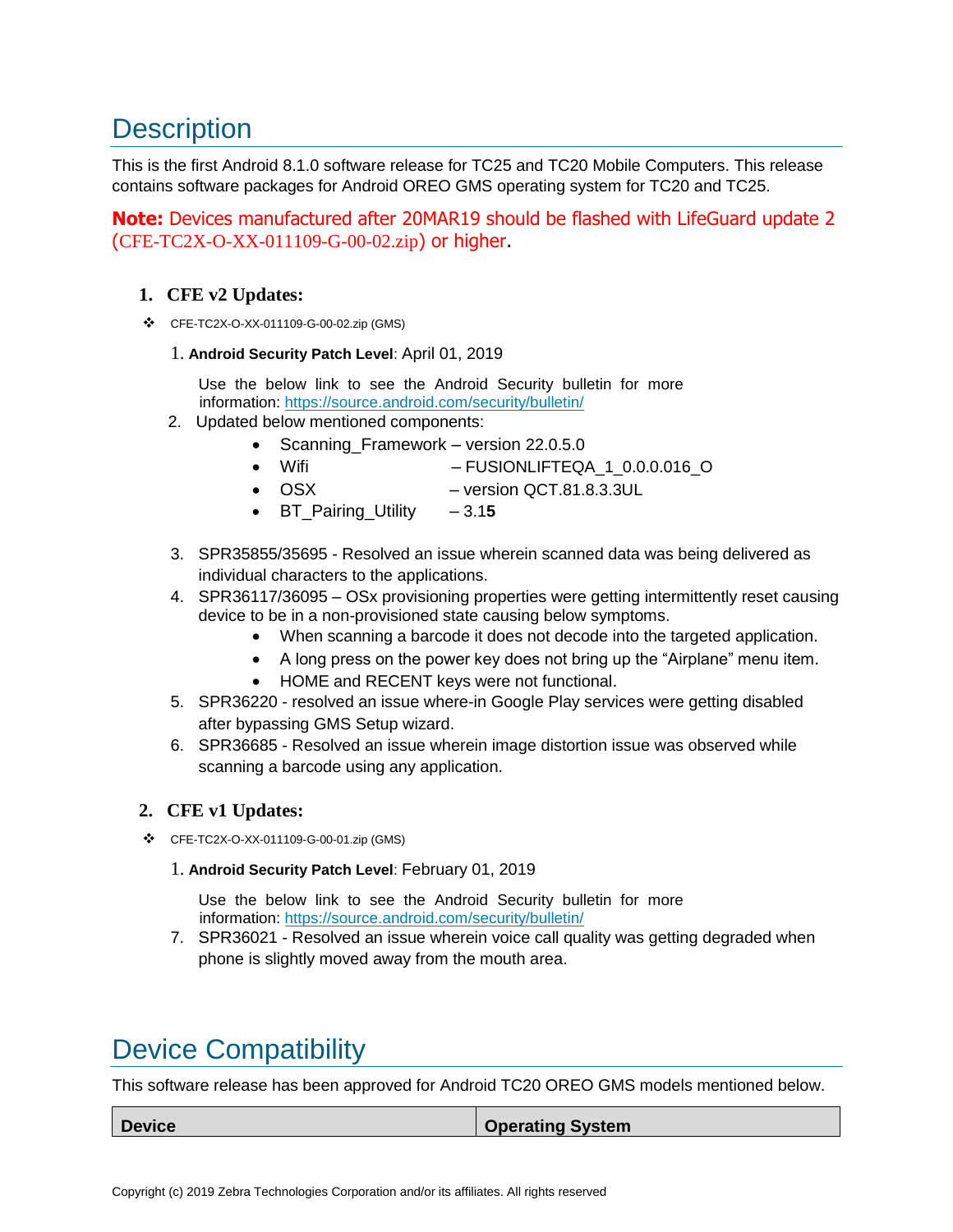| TC200J-10C112A6        | Android O GMS ROW - EMEA, LATAM,<br>APAC & Canada               |
|------------------------|-----------------------------------------------------------------|
| TC200J-10C112US        | Android O GMS US Only                                           |
| <b>TC200J-10A111US</b> | Android O GMS US Only                                           |
| TC200J-10A111A6        | Android O GMS ROW - EMEA, LATAM,<br>APAC & Canada               |
| TC200J-10C213A6        | Android O GMS ROW - EMEA, LATAM,<br>APAC & Canada (Premium SKU) |
| TC200J-10C213US        | Android O GMS US Only (Premium SKU)                             |
| <b>TC200J-10A111TN</b> | Android O GMS TUNISIA Only                                      |
| TC200J-10C112TN        | Android O GMS TUNISIA Only                                      |
| TC200J-10C213IA        | Android O GMS INDIA (Premium SKU)                               |
| TC200J-10C112IA        | Android O GMS INDIA                                             |
| TC200J-10A111IA        | Android O GMS INDIA                                             |
| TC200J-1KC111A6        | Android O GMS ROW EMEA, LATAM, APAC<br>& Canada (Keyboard SKU)  |
| TC200J-1KC111IA        | Android O GMS INDIA (Keyboard SKU)                              |
| <b>TC200J-1KC111TN</b> | Android O GMS TUNISIA (Keyboard SKU)                            |
| <b>TC200J-1KC111US</b> | Android O GMS US (Keyboard SKU)                                 |
| TC200J-10C213AZ        | Android O GMS Australia/New Zealand<br>(Premium SKU)            |

This software is also approved for Android TC25 OREO GMS models mentioned below

| <b>Device</b>   | <b>Operating System</b>         |
|-----------------|---------------------------------|
| TC25AJ-10C102A6 | Android O GMS ROW - EMEA        |
| TC25AJ-10B101A6 | Android O GMS ROW - EMEA        |
| TC25BJ-10C102A6 | Android O GMS ROW - EMEA & APAC |
| TC25BJ-10B101A6 | Android O GMS ROW - EMEA & APAC |
| TC25BJ-10C102IA | Android O GMS ROW - INDIA       |
| TC25BJ-10B101IA | Android O GMS ROW - INDIA       |
| TC25BJ-10C102BR | Android O GMS ROW - BRAZIL      |
| TC25BJ-10B101BR | Android O GMS ROW - BRAZIL      |
| TC25BJ-10C102TN | Android O GMS ROW - TUNISIA     |
| TC25BJ-10B101TN | Android O GMS ROW - TUNISIA     |
| TC25BJ-10C102JP | Android O GMS ROW - JAPAN       |
| TC25BJ-10B101JP | Android O GMS ROW - JAPAN       |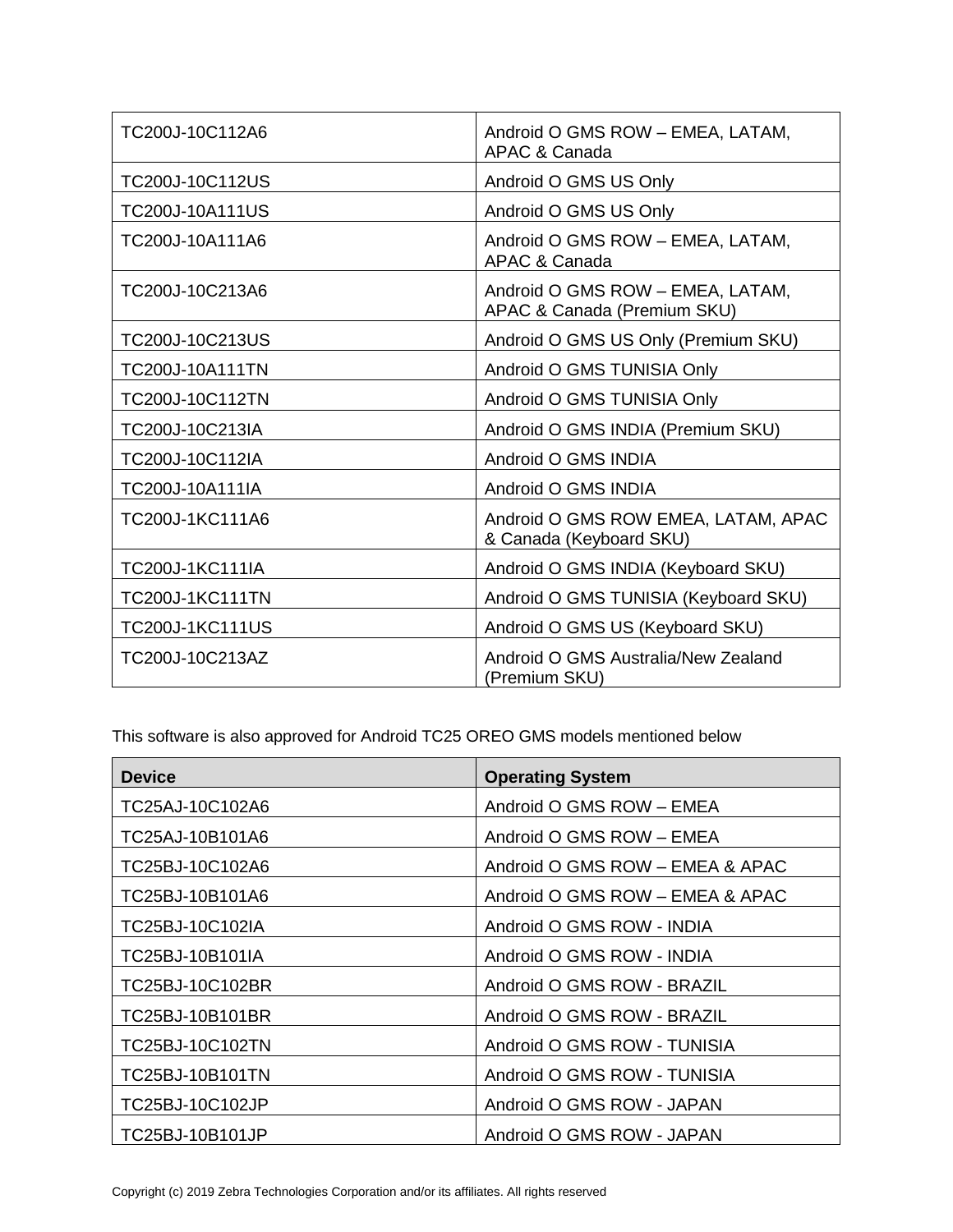| TC25AJ-10C102US   | Android O GMS NORTH AMERICA - US |
|-------------------|----------------------------------|
| TC25AJ-10B101US   | Android O GMS NORTH AMERICA - US |
| TC25BJ-10B101ID   | Android O GMS ROW - INDONESIA    |
| l TC25BJ-10C102ID | Android O GMS ROW - INDONESIA    |

# <span id="page-3-0"></span>Component Contents

| <b>Component</b>                    | <b>Version</b>                                                                                                             |
|-------------------------------------|----------------------------------------------------------------------------------------------------------------------------|
| <b>Build version</b>                | 01-11-09.00-OG-U02-STD                                                                                                     |
| Android_version                     | 8.1.0                                                                                                                      |
| Android_SDK_Level                   | 26                                                                                                                         |
| <b>Android Security Patch Level</b> | April 1, 2019                                                                                                              |
| Linux kernel                        | 3.18.71                                                                                                                    |
| Wifi                                | FUSIONLITE_QA_1_0.0.0.016_O<br>Application: QA_1_00.0.0.008_O<br>Middleware: QA_1_00.0.0.011_O<br>Radio: QA 1 00.0.0.012 O |
| Platform                            | Qualcomm MSM8937                                                                                                           |
| Scanning_Framework                  | 22.0.5.0                                                                                                                   |
| <b>DWDemo</b>                       | 2.0.13                                                                                                                     |
| <b>OSX</b>                          | QCT.81.8.3.3UL                                                                                                             |
| <b>MXMF</b>                         | 8.2.3.1                                                                                                                    |
| Touch                               | Focaltech V1.1 20161103 (fw:0x24)                                                                                          |
| Bluetooth_Stack                     | CNSS-PR-4-0-552-166444-1/01050102                                                                                          |
| Flash_Size                          | 16G / 32G                                                                                                                  |
| RAM_Size                            | 2G                                                                                                                         |
| <b>GPS</b>                          | MPSS.JO.3.0-00431-8937_GENNS_PACK-1                                                                                        |
| <b>MMS</b>                          | 8.1.0                                                                                                                      |
| RIL_Version                         | Qualcomm RIL 1.0                                                                                                           |
| <b>BT_Pairing_Utility</b>           | 3.15                                                                                                                       |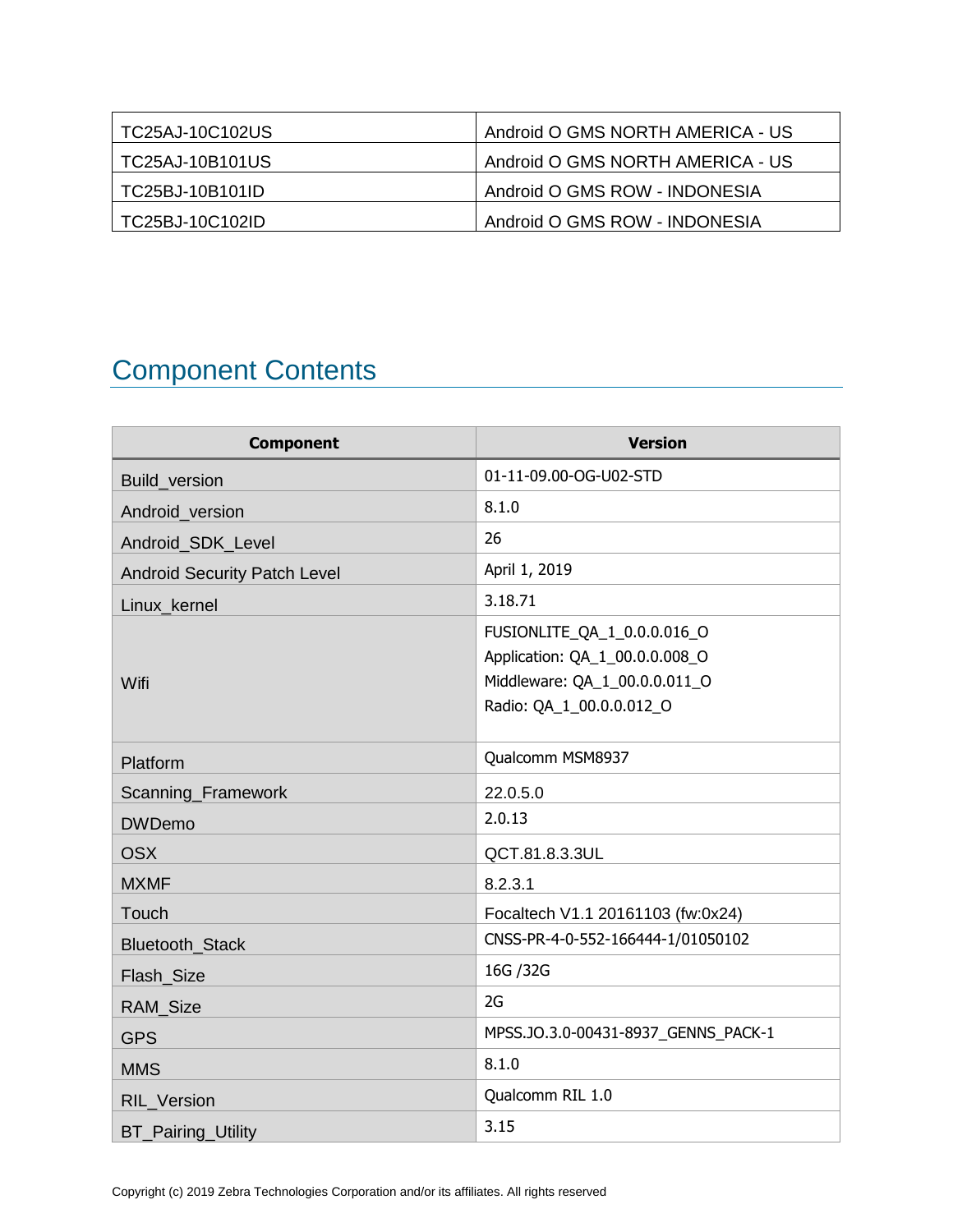| Datawedge                 | 7.0.4                                                                           |
|---------------------------|---------------------------------------------------------------------------------|
| Camera                    | 2.0.002                                                                         |
| <b>PTT</b>                | 3.1.39                                                                          |
| RxLogger                  | 5.4.12.0                                                                        |
| <b>StageNow</b>           | 3.1.1.1019                                                                      |
| <b>Zebra Data Service</b> | 3.4.0.1180                                                                      |
| <b>EMDK</b>               | 7.0.0.2000                                                                      |
| <b>IMEI SV Number</b>     | 09                                                                              |
| <b>OEM Config</b>         | 8.1.0.9                                                                         |
| <b>DDT</b>                | V1.16.0.11                                                                      |
| <b>Audio SW Version</b>   | 0.3.0.0                                                                         |
| <b>Acoustic Profiles</b>  | General: CO4.2                                                                  |
|                           | Cellular: CO4.2                                                                 |
| Finger prints             | Zebra/TC25/TC25FM:8.1.0/01-11-09.00-OG-U02-<br>STD/190322:user/release-keys,    |
|                           | Zebra/TC20/ TC20RT: 8.1.0/01-11-09.00-OG-U02-<br>STD/190322:user/release-keys,  |
|                           | Zebra/ TC20/ TC20RD: 8.1.0/01-11-09.00-OG-<br>U02-STD/190322:user/release-keys, |
|                           | Zebra/ TC20/ TC20KB: 8.1.0/01-11-09.00-OG-<br>U02-STD/190322:user/release-keys  |

### <span id="page-4-0"></span>Installation Requirements

### HW Requirements

- Windows PC running Windows 7/10 32/64 bits
- USB Type C Cable
- Micro SD Card with at least 2GB capacity (optional)

### SW Requirements

Please make sure following components are installed on your computer before commencing OS installation.

- Zebra Android USB Driver V2.2 or higher
- Android Debug Bridge (ADB) version 1.0.39 or higher
- TC20/TC25 GMS Android OS Release Images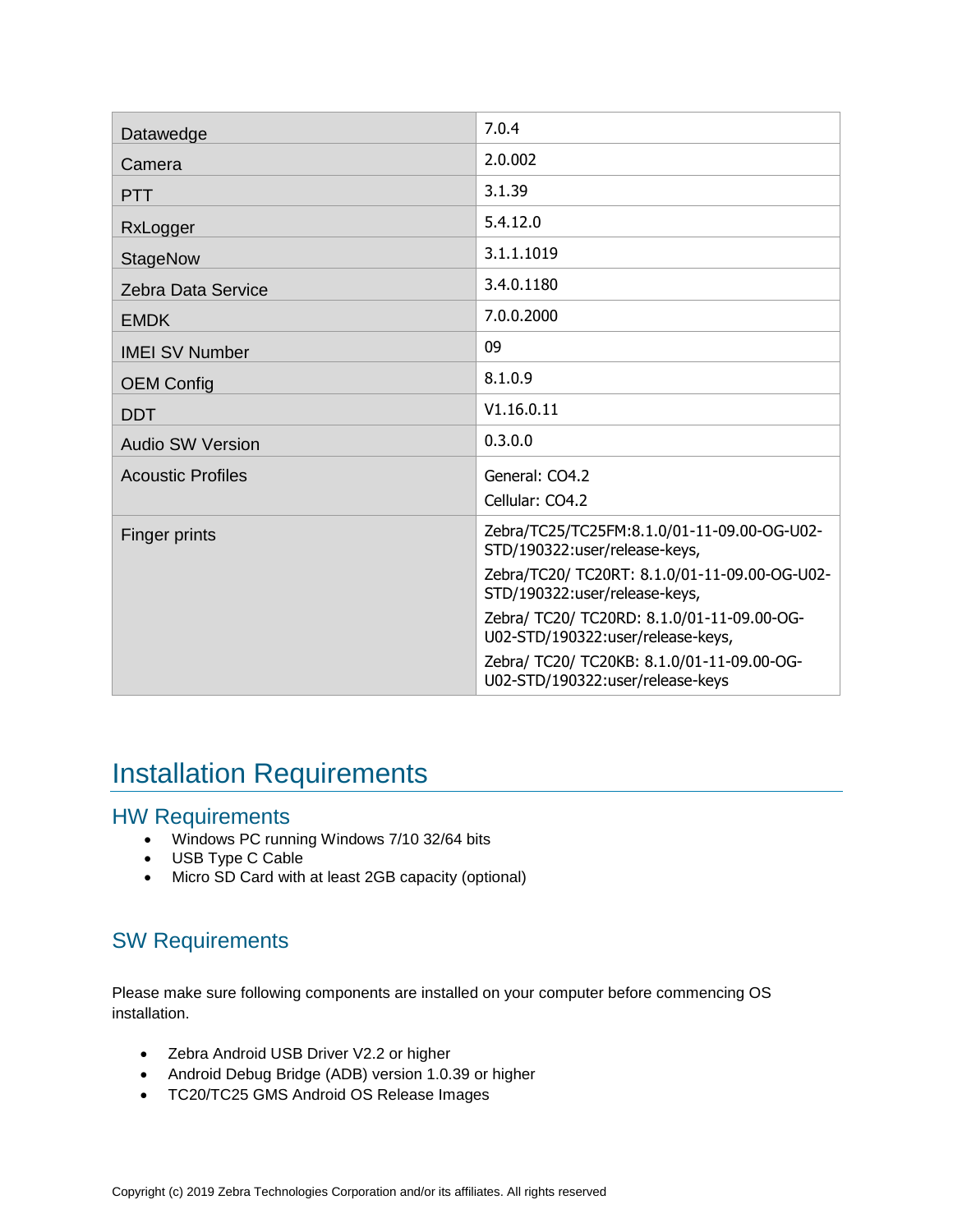### Image Compatibility

Please note that GMS full package update file is not compatible with China based SKUs hence China based SKUs will not allow to download GMS images. Attempt to install GMS Image on China based SKUs will gracefully fail and report image incompatibility error.

## <span id="page-5-0"></span>Installation Instructions

### Using the "adb sideload" method

#### **Assumptions**

- 1. ADB installed on PC
- 2. TC20/TC25 has Developer options enabled
- 3. USB debugging ON

#### **Procedure**

- 1. Plug the TC20/TC25 into the USB & Charging Cable and then the Cable to the PC. If you have a Cradle with USB connectivity, connect it now.
- 2. You may need to pull down notification bar, and tap on the notification which says, "USB charging this device", and change it to "Transfer files".
- 3. Open Command Prompt on PC, run "adb devices" and check to see if you can see the device's serial number… If yes, proceed… if not you will need to get the PC set up with the proper drivers or install an External SD Card.
- 4. You may also get a pop up on your PC (Win 7) that you will be connected as a Portable Media Player… this can be ignored.
- 5. Entering Recovery Mode
	- a. Choice 1: In Command Prompt, type "adb reboot recovery" and click enter.
	- b. Choice 2:
		- i. Reboot and hold PTT key
		- ii. When Zebra Technologies logo appears on the screen Release the PTT Key
- 6. Your TC20/TC25 will reboot and take you to Android Recovery screen.
- 7. To select Sideload Method
	- a. Use the Volume + and to highlight, "Apply upgrade from ADB" and press the Power Key to select it
- 8. With your Command Prompt, open, type "adb sideload" and add a space and then drag and drop the zip file which you want to apply to the device and press enter.
	- a. When the file download starts, the command window will show progress with a percentage completed.
	- b. Device display will show a series of messages indicating it is downloading, verifying and installing the image on to the device.
- 9. After successful update, the device will auto reboot and you see Zebra on top and POWERED BY android at the bottom and after about 10 second will transition to the TC20/TC25 Touch Computer splash screen with 5 dancing white dots at bottom… it will stay at this screen for up to 4 minutes and then present the "Welcome Screen".
- 10. After this you will need to complete the process by setting up Wi-Fi and E-mail accounts and such.
- 11. To make sure the OS Update took place, once the initial setup is complete;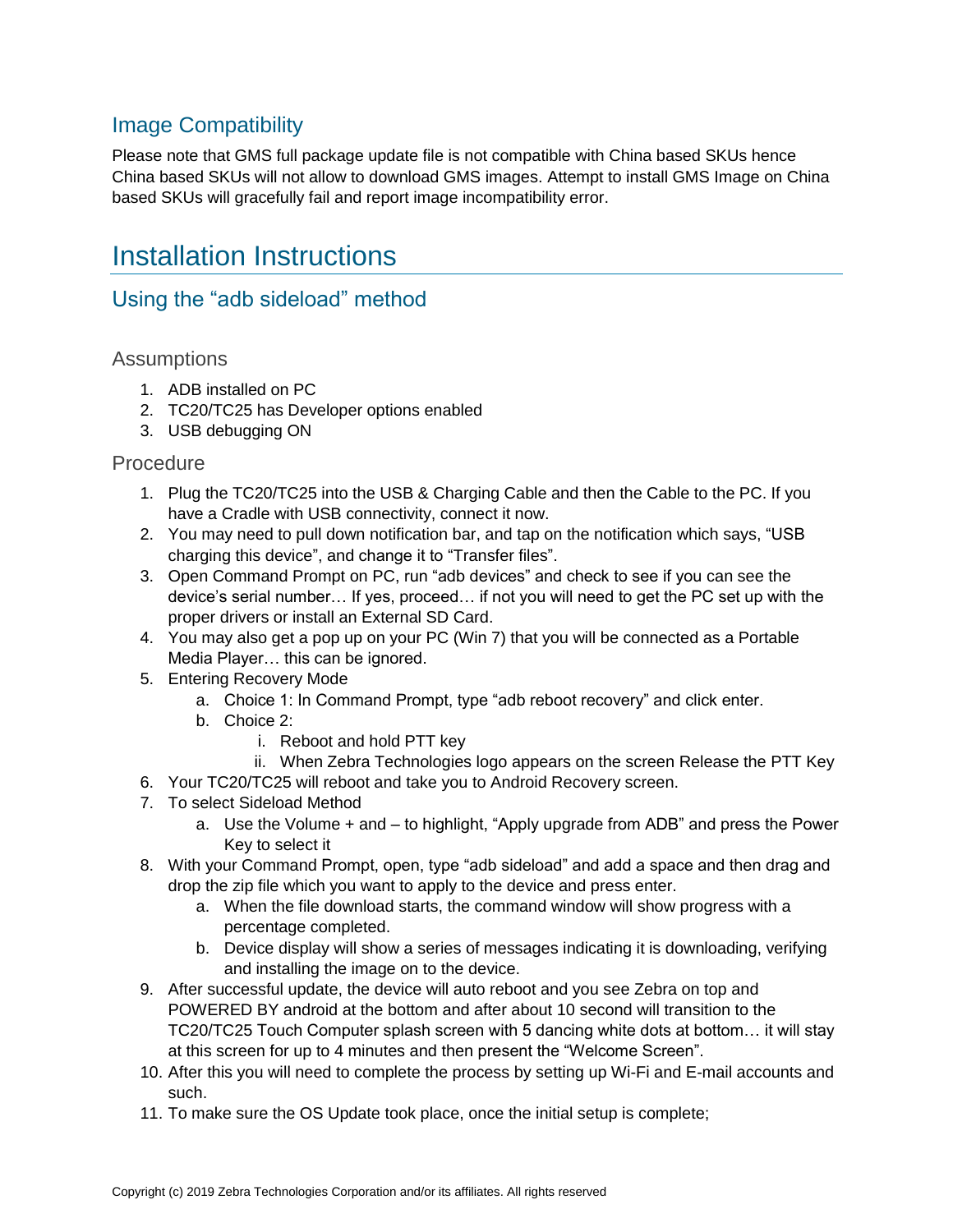- a. Go to "Settings" and scroll down to "System" and navigate to "About phone" and look at the "Build number". It should state "01-11-09.00-OG-U02-STD".
- 12. Setting the Date and Time. If you associate the device to a WLAN AP, it should automatically set the date and time. The only thing left is to set the time zone. Go to "Settings" and scroll to and select "Date & time". Scroll down to and select "Select time zone" and scroll down to and select the appropriate time zone and you are done.
- 13. Now you are all set to use your TC20/TC25.

### Using External SD Card

- 1. Plug the TC20/TC25 into the USB & Charging Cable and then the Cable to the PC. If you have a Cradle with USB connectivity, connect it now.
- 2. You may need to pull down notification bar, and tap on the notification which says "USB charging this device", and then change it to "Transfer files".
- 3. You may also get a pop up on your PC (Win 7) that you will be connected as a Portable Media Player… this can be ignored.
- 4. Copy the required files to the SD Card. This can be done in two ways
	- a. Copy the files to the Micro SD card with the help of a SD Adapter which gets inserted to the SD slot of your PC/Laptop/SD Writer.
	- b. Directly transfer files to the Micro SD card which is inserted in to the back of the device. Please refer to the user guide on how to open the back door and inserting the SD card to the device.
- 5. Entering Recovery Mode
	- a. Choice 1: In Command Prompt, type "adb reboot recovery" and click enter.
	- b. Choice 2:
		- i. Reboot and hold PTT key
		- ii. When Zebra Technologies logo appears on the screen Release the PTT Key
- 6. Your TC20/TC25 will reboot and take you to Android Recovery screen.
- 7. Applying update via External SD card
	- a. Use the Volume + and to highlight select option to "Apply upgrade from SD card" and press the Power Key to select it
	- b. Use the Volume + and to highlight package to be installed (downloaded Zip file) and press the Power Key to select it.
- 8. After successful update the device will auto reboot and you see Zebra on top and POWERED BY android at the bottom and after about 10 second will transition to the TC20/TC25 Touch Computer splash screen with 5 dancing white dots at bottom… it will stay at this screen for up to 4 minutes and then present the "Welcome Screen".
- 9. After this you will need to complete the process by setting up Wi-Fi and E-mail accounts and such.
- 10. To make sure the OS Update took place, once the initial setup is complete;
	- a. Go to "Settings" and scroll down to "System" and navigate to "About phone" and look at the "Build number". It should state "01-11-09.00-OG-U02-STD".
- 11. Setting the Date and Time. If you associate the device to a WLAN AP, it should automatically set the date and time. The only thing left is to set the time zone. Go to "Settings" and scroll to and select "Date & time". Scroll down to and select "Select time zone" and scroll down to and select the appropriate time zone and you are done.
- 12. Now you are all set to use your TC20/TC25.